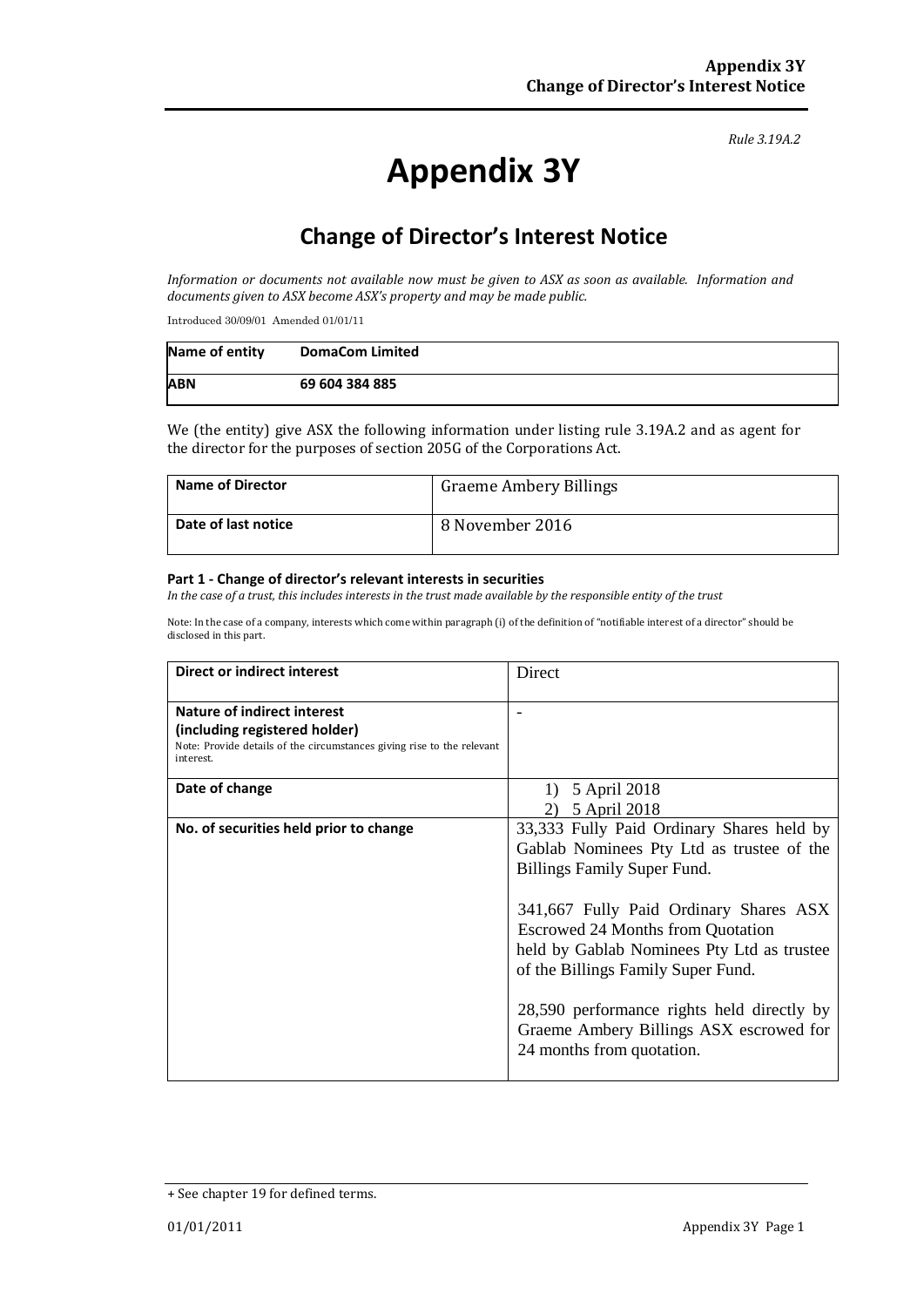| <b>Class</b>                                                                                                                                                                | 1) Performance Rights ASX escrowed<br>for 24 converted into Fully Paid<br>Ordinary Shares ASX Escrowed 24<br>Months from Quotation<br>2) Unquoted Performance Rights                                                                                                                                                                                                                                                                                                                                              |
|-----------------------------------------------------------------------------------------------------------------------------------------------------------------------------|-------------------------------------------------------------------------------------------------------------------------------------------------------------------------------------------------------------------------------------------------------------------------------------------------------------------------------------------------------------------------------------------------------------------------------------------------------------------------------------------------------------------|
| <b>Number acquired</b>                                                                                                                                                      | 1) 28,590 Fully Paid Ordinary Shares<br>ASX Escrowed 24 Months from<br>Quotation<br>2) 104,745<br>unquoted<br>performance<br>rights                                                                                                                                                                                                                                                                                                                                                                               |
| Number disposed                                                                                                                                                             | N/A                                                                                                                                                                                                                                                                                                                                                                                                                                                                                                               |
| <b>Value/Consideration</b><br>Note: If consideration is non-cash, provide details and estimated<br>valuation                                                                | N/A                                                                                                                                                                                                                                                                                                                                                                                                                                                                                                               |
| No. of securities held after change                                                                                                                                         | 33,333 Fully Paid Ordinary Shares held by<br>Gablab Nominees Pty Ltd as trustee of the<br><b>Billings Family Super Fund.</b><br>341,667 Fully Paid Ordinary Shares ASX<br><b>Escrowed 24 Months from Quotation</b><br>held by Gablab Nominees Pty Ltd as trustee<br>of the Billings Family Super Fund.<br>28,590 Fully Paid Ordinary Shares ASX<br>Escrowed 24 Months from Quotation held<br>directly by Graeme Ambery Billings<br>104,745 unquoted performance rights held<br>directly by Graeme Ambery Billings |
| Nature of change<br>Example: on-market trade, off-market trade, exercise of options, issue<br>of securities under dividend reinvestment plan, participation in buy-<br>back | 1) Exercise of performance rights ASX<br>escrowed for 24 converted into Fully<br>Paid Ordinary Shares ASX Escrowed<br>24 Months from Quotation<br>Granting of unquoted performance<br>2)<br>rights as approved in the Annual<br>General<br>Meeting<br>held<br>15<br>on<br>November<br>2017<br>under<br>the<br>DomaCom Long Term Incentive<br>Plan                                                                                                                                                                 |

### **Part 2 – Change of director's interests in contracts**

Note: In the case of a company, interests which come within paragraph (ii) of the definition of "notifiable interest of a director" should be disclosed in this part.

| Detail of contract | N/A |
|--------------------|-----|
|                    |     |

<sup>+</sup> See chapter 19 for defined terms.